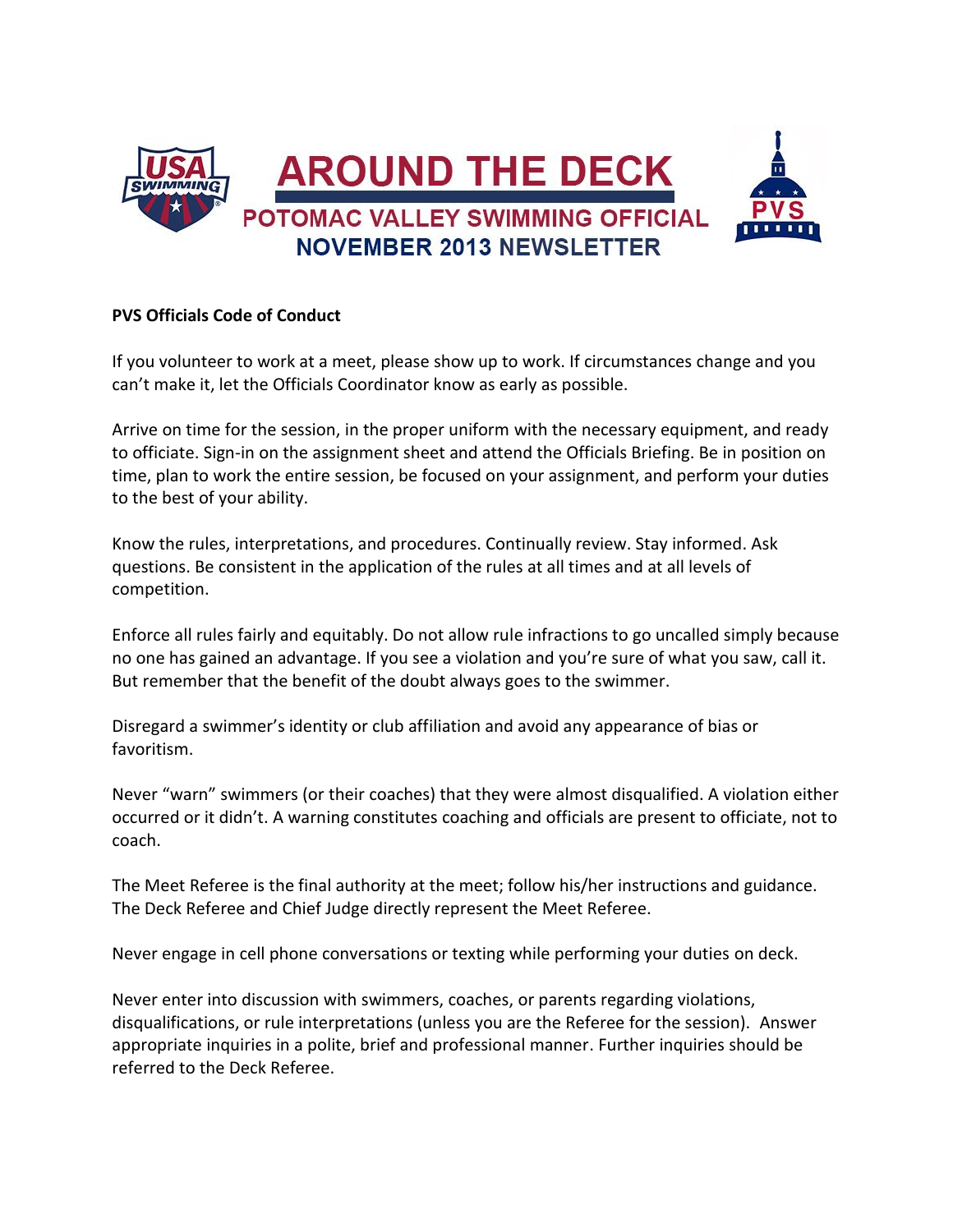Coaches should never become hostile or abusive to officials. Such incidents should be promptly reported to the Referee.

Parents or other spectators should never be allowed to interfere with or argue about calls and/or decisions of officials. They should be referred to their coach.

Only offer private, constructive criticism of fellow officials. Serious concerns should only be reported to the Meet Referee or the Officials Committee.

Admit when you've made a mistake and correct the mistake according to the rules. Never make a decision to "make up" for a poor decision made earlier. If you have second thoughts about a call you've made, discuss it with the Chief Judge or Referee. There is no dishonor or disgrace in the withdrawal of a disqualification.

Never leave the deck without notifying the Referee or Chief Judge. If offered a relief break, take it, but be sure to be back in position on time.

Be aware of unsportsmanlike conduct and report such acts to the Referee.

Be aware of safety concerns. Stop unsafe acts. Report unsafe conditions to the Referee.

If asked to assist with the education of apprentice officials, do your best to convey your knowledge and experience in a positive manner. Report your observations about the apprentice's ability to the Referee at the end of the session.







### **Official - Coach Relationship**

As officials we are partners with the coaches in making the sport of swimming work. We help the coaches in managing the competitions for their swimmers. Although we may be looking at the competition from a different angle we still want the same things as the coaches (e.g. fairness, conformance to the rules, and accurate results). Getting to know the coaches can be one of the most rewarding parts of being a swim official, and getting their perspective can help make us better officials. Respect the coaches and what they do and they will respect you and what you do.

On another note, the first month of the season is completed. The large number and variety of meet has been well staffed and well officiated according to reports I've received. Keep up the good work. Our fall clinics have been well attended. Registration for 2014 and re-certification (for those that need it this year) is progressing nicely. Don't wait until the last week of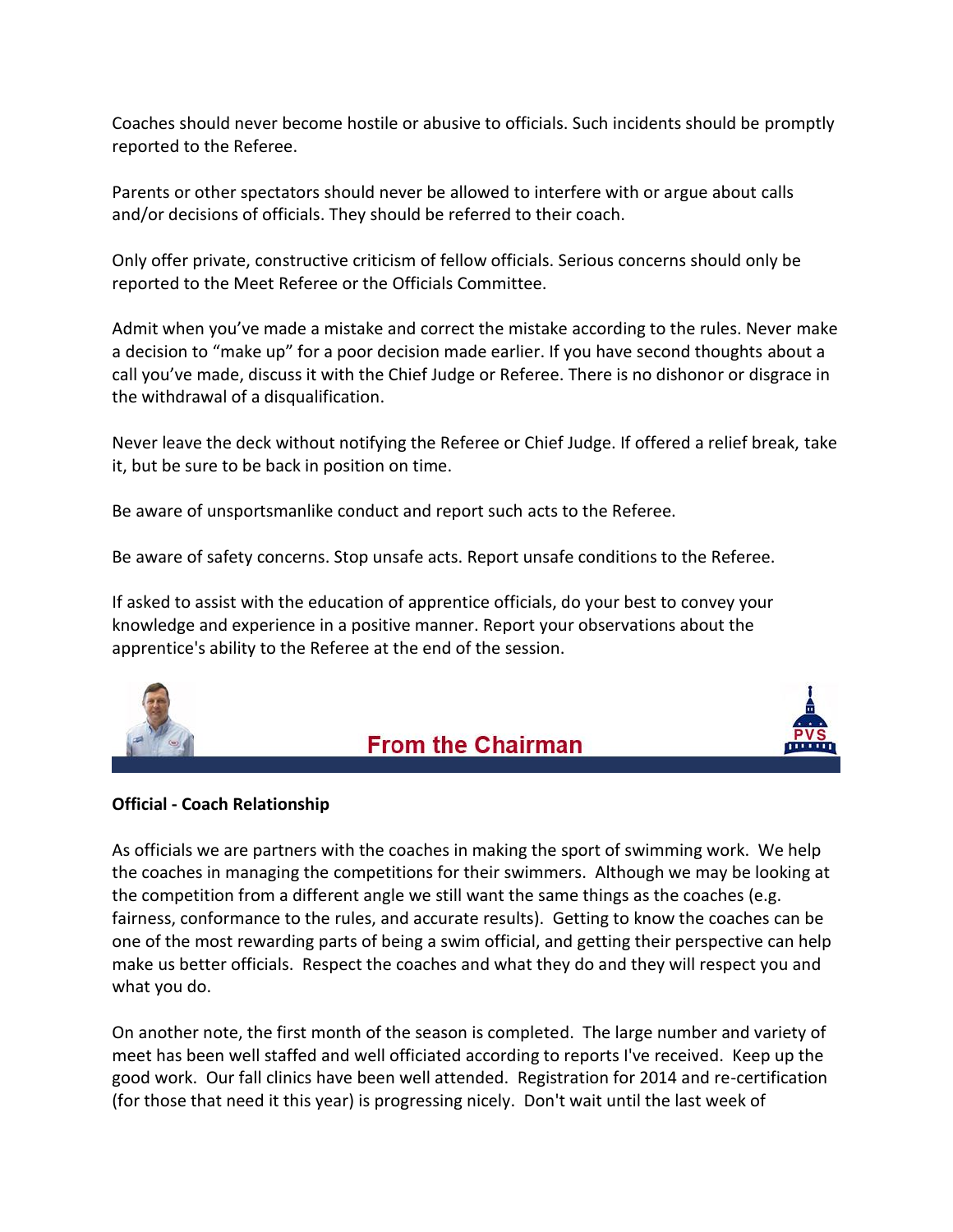December to complete the requirements to stay registered and certified for 2014. If you need a clinic to complete your re-certification, there are several still on the schedule.

I am still looking for referees interested in being considered for meet referee and admin referee positions for our 2014 Spring Championship Meets (Junior Olympics, Junior Champs and Senior Champs). I



Pamela Starke-Reed (Officials Committee Vice Chair) and Tim Husson at the last Officials Committee meeting.

will be making those selections this month, so let me know soon if you are interested in being considered.

Lastly, I am always willing to listen to your concerns or answer your questions. You can contact me a[t OfficialsChair@pvswim.org.](mailto:OfficialsChair@pvswim.org)



## **Radio Protocol**



### **Radios at PVS Meets**

The use of radios is becoming increasingly common on PVS pool decks. Radios are commonly used to conduct meet business including disqualifications, safety incidents, injuries, equipment failures, and other information critical to the operation of the meet. It is important that the radios be used appropriately to ensure accurate, efficient, and effective communication among officials.

### **General Guidelines**

Radios are to be used strictly for the efficient administration of the meet. Always assume that an athlete, coach, or parent with another radio is listening to your conversation, and conduct your communication in a professional and responsible manner.

Radios should never be used to transmit any information that could be misconstrued as being unprofessional in nature.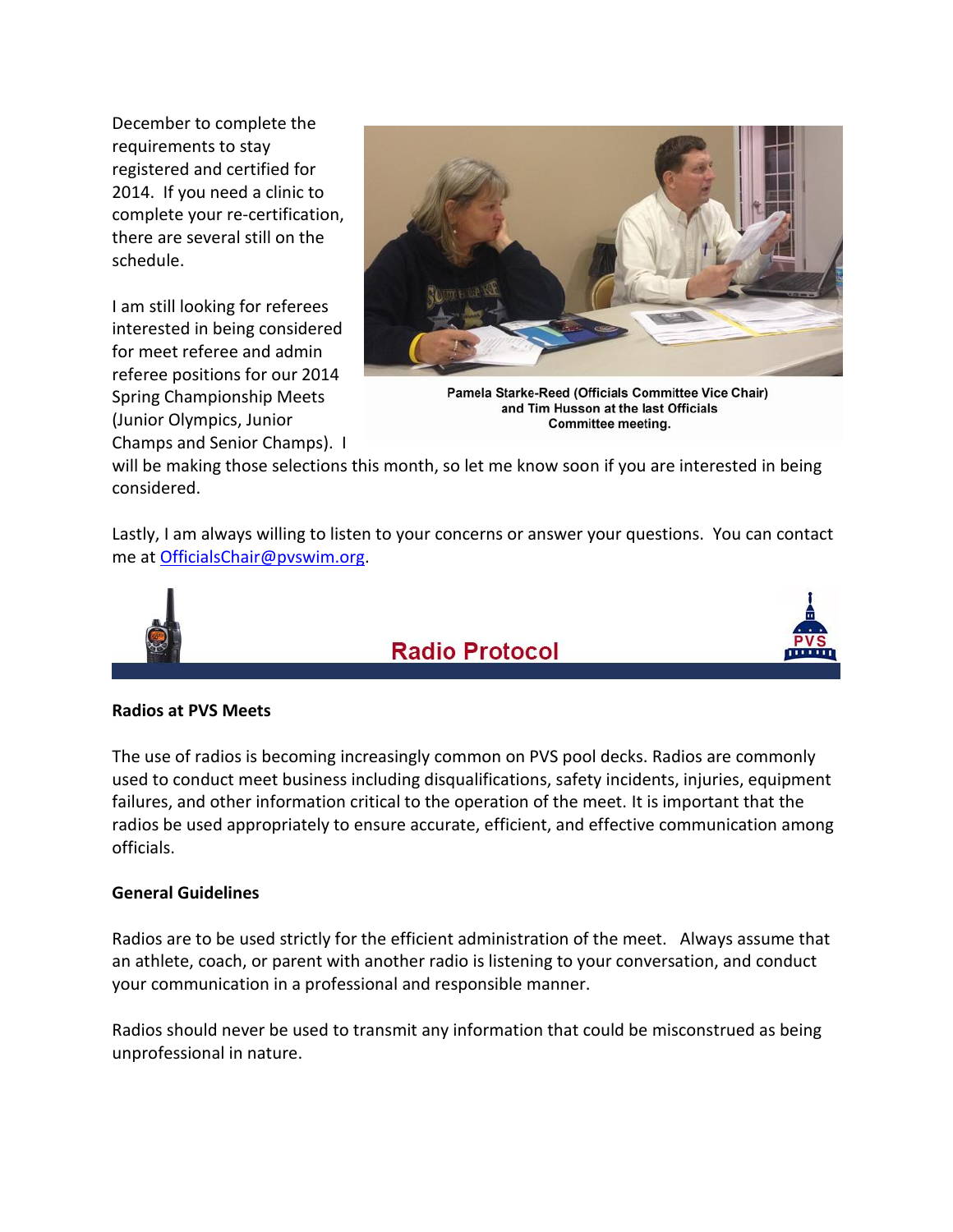Radios should never be used to call attention to a swimmer (i.e. one official should not use the radio to ask other officials to observe a swimmer's stroke, turn, or finish).

Radios should never be used to tell jokes or off-color stories of any kind.

Abusive language or swearing of any kind, in any language, should never be used.

Radios should never be used to talk about any coach, swimmer, parent, or volunteer.

Communication of situations dealing with meet operations should be limited to those situations in which a "public announcement" would not cause embarrassment or harm.

Radios are typically used by the Deck Referee, Chief Judges, Evaluators, and the Meet Referee. The Administrative Official should also use a radio. It can be helpful for the Hy-Tek Operator to have a radio. Starters should not use a radio.

It is important to test the radios before the start of the session, to ensure that:

the radios are powered-up the volume level is appropriate the radios are on the appropriate channel the radios are not switched to VOX (voice-activated)

Key the microphone briefly before speaking; hold the microphone key down during speaking, and stop speaking before releasing the microphone key.

Before using the radio during the meet, be aware of the starting area. All officials should avoid speaking while a start is taking place—this can be very distracting to the Deck Referee.

### **Handling the Disqualifications**

It is the responsibility of the Meet Referee or the Deck Referee to establish the specific procedure to be used for the communication of potential disqualifications at the meet. The procedure should cover how communications should flow and who has the responsibility for writing the disqualification. The only official authorized to approve or reject a disqualification is the Deck Referee. The Deck Referee must obtain sufficient information to make this decision. When Chief Judges are assigned, it is important that they are certified Referees, certified Chief Judges, or Stroke & Turn Judges with sufficient knowledge and experience that they can "ask the right questions" and make informed recommendations for approval or rejection.

The Recommended Procedure Upon seeing a Judge raise his/her hand for an infraction, the Chief Judge immediately alerts the Deck Referee of a possible disqualification, identifying the area of the pool where the potential infraction occurred (e.g. "possible disqualification, stroke judge lane 1 side" or "possible disqualification, lanes 5/6, turn end"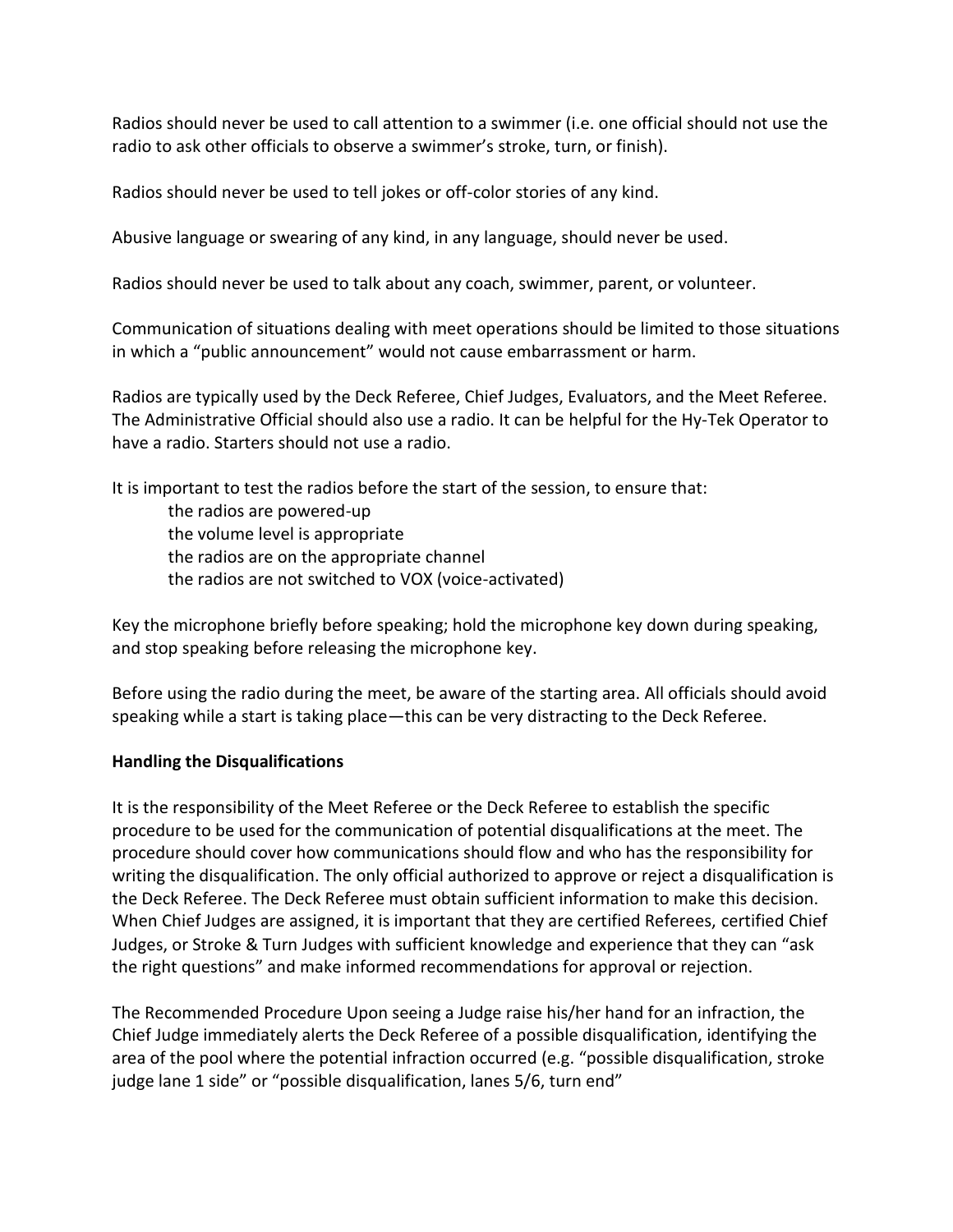Upon reaching the official making the call, the Chief Judge begins by verifying the lane where the potential infraction occurred, and then immediately relaying that information to the referee and other CJs via the radio (e.g. "the possible disqualification is in lane 2")

The Chief Judge will then engage the official in a discussion of the disqualification, without interfering with the judge's ability to observe swimmers within the jurisdiction. After the Chief Judge gathers information from the official, the infraction is reported to the Deck Referee using rulebook terminology.

The Chief Judge also makes a recommendation to the Deck Referee that the DQ be accepted if all information is correct, or indicates to the Deck Referee that he/she "needs further discussion". Chief Judge: states "Possible disqualification in event # \_\_, heat # \_\_, lane # \_\_, for (description of the violation). I recommend that the disqualification be accepted." OR "Possible disqualification in event  $\sharp$ , heat  $\sharp$ , lane  $\sharp$ , for (description of the violation). "I need further discussion." Deck Referee responds with "The disqualification in event  $\sharp$  \_\_\_, heat #, lane # is confirmed (or accepted)", or will ask to speak to the Chief Judge offline in person, depending on the situation.

Extended conversations concerning the details of a disqualification should not take place over the radio. If additional information is needed beyond that which can be concisely communicated, the Deck Referee should confer "off-line" with the Stroke & Turn Judge or the Chief Judge.



## **Want to Own Your Own Radio?**

Many of our officials want to purchase their own radios. The Radios that we use in PVS are [Midland GXT1000VP4.](http://www.amazon.com/Midland-GXT1000VP4-36-Mile-50-Channel-Two-Way/dp/B001WMFYH4/ref=sr_1_1?ie=UTF8&qid=1383912702&sr=8-1&keywords=midland+gxt1000vp4) There are different styles of headsets that will work with these radios, so you can select one that is most comfortable for you:  $AVP-1$  (these come with the radios), [AVP-H3](http://www.amazon.com/Midland-AVPH3-Transparent-Security-Headsets/dp/B000CNAEEW/ref=pd_sim_e_1) (in the ear), or [AVP-H5](http://www.amazon.com/Midland-AVPH5-Behind-the-Head-Headsets-Pair/dp/B000CMGJ0Q/ref=pd_sim_e_5) (behind the head). If you get certified as a Chief Judge or Referee PVS will give you your own headset.



## You Make the Call!

In the girls 10 & under 50 yard breaststroke, the starter has just finished giving the command "take your mark" when the swimmer in lane 4 comes down and immediately falls in the water headfirst. The referee could not tell why the swimmer went into the water. However, the starter indicated he/she thought the swimmer had lost her balance when she came down for the start. *What should occur and why?*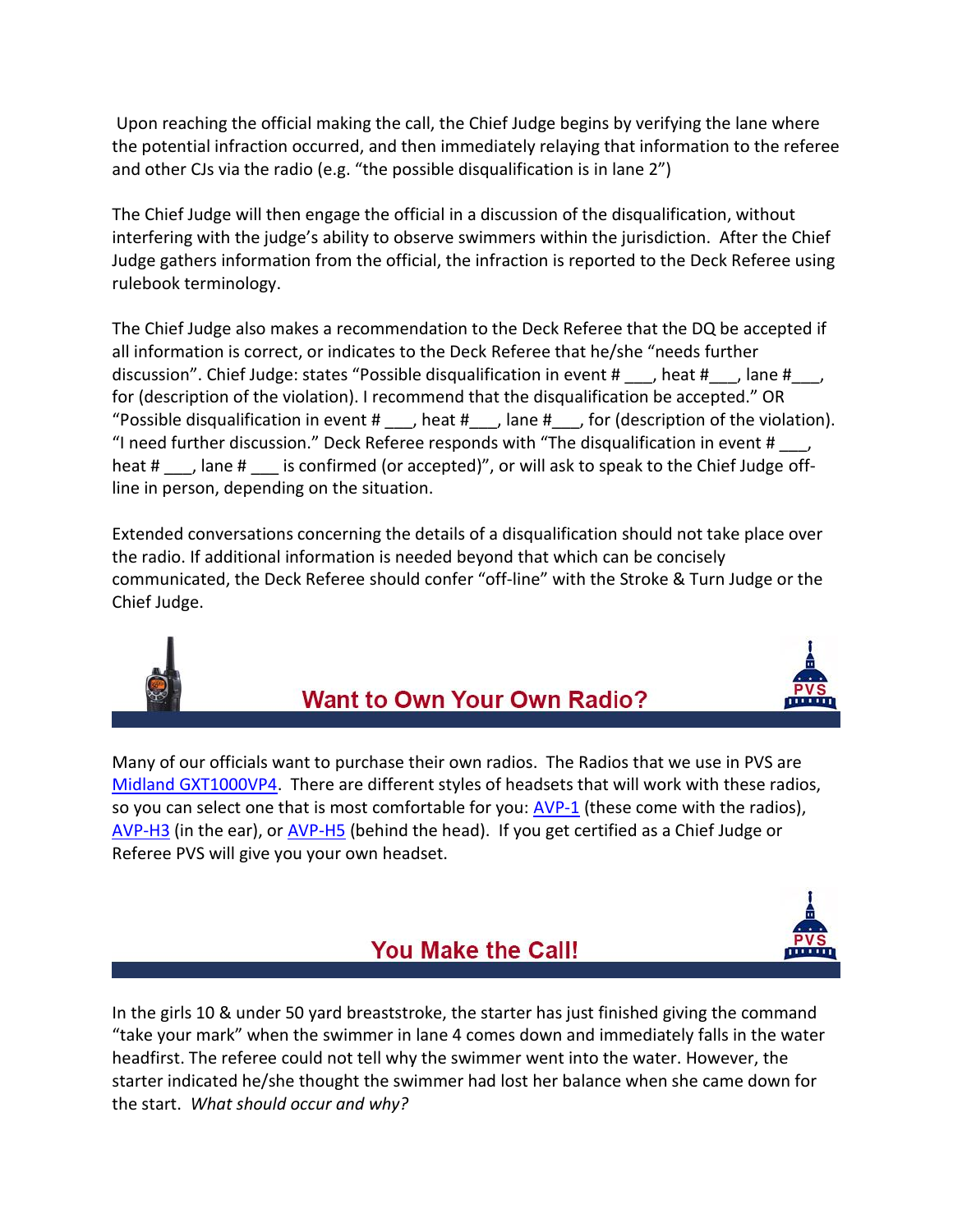

# **Upcoming Meets**

### *Please check the Meet Announcement to find the officials contact to volunteer your services.*

| <b>NOVEMBER</b>     |                                                      |                     |                                  |  |  |  |
|---------------------|------------------------------------------------------|---------------------|----------------------------------|--|--|--|
| <b>Date</b>         | <b>Meet</b>                                          | <b>Host</b>         | <b>Location</b>                  |  |  |  |
| 14-16               | <b>Grand Prix Series (SCY)</b>                       |                     | University of Minnesota          |  |  |  |
| $15 - 17$           | <b>RMSC November Invitational</b><br>(by invitation) | <b>RMSC</b>         | <b>MLK</b>                       |  |  |  |
| $16-17$             | <b>Odd Ball Challenge</b>                            | <b>FAST</b>         | <b>PGCC</b><br>site change       |  |  |  |
| $22 - 24$           | <b>Swim &amp; Rock</b><br>(By Invitation)            | SDS                 | <b>Oak Marr</b>                  |  |  |  |
| 24                  | Pilgrim 9 & U Mini Meet                              | <b>NCAP</b>         | <b>Claude Moore</b>              |  |  |  |
| <b>DECEMBER</b>     |                                                      |                     |                                  |  |  |  |
| <b>Date</b>         | <b>Meet</b>                                          | <b>Host</b>         | Location                         |  |  |  |
| $5 - 7$             | <b>AT&amp;T Winter National Championships</b>        | <b>USA Swimming</b> | Knoxville, TN                    |  |  |  |
| $5 - 8$             | <b>Turkey Claus Championship</b>                     | <b>MACH</b>         | Univ. of MD                      |  |  |  |
| $7 - 8$             | <b>MAKO Holiday Invitational</b>                     | <b>MAKO</b>         | <b>GMU</b>                       |  |  |  |
| $7 - 8$             | <b>Reindeer Mini Meet</b>                            | <b>YORK</b>         | Providence                       |  |  |  |
| $12 - 14$           | <b>Speedo Winter Junior Nationals</b>                | <b>USA Swimming</b> | Greensboro, NC                   |  |  |  |
| $12 - 15$           | <b>Tom Dolan Invitational</b>                        | <b>NCAP</b>         | <b>UMD</b>                       |  |  |  |
| $12 - 15$           | <b>Holiday Invitational</b>                          | <b>RMSC</b>         | Germantown                       |  |  |  |
| $12 - 15$           | <b>Sport Fair Winter Classic</b><br>(by Invitation)  | PM                  | <b>GMU</b>                       |  |  |  |
| $13 - 15$<br>change | Christmas Championships>                             | <b>MSSC</b>         | <b>PGS&amp;LC</b><br>site change |  |  |  |

# **Updated Officials Briefing**



USA Swimming has posted an updated version of the recommended stroke briefing, including all recent changes. This the PVS recommended briefing. Follow the link to see the new briefing. http://www.usaswimmig.org/ Rainbow/Documents/c7dfbe7a-e30b-453a-b1e1[a996f4d9217d/Officials\\_Briefing\\_2013.pdf](http://www.usaswimmig.org/_Rainbow/Documents/c7dfbe7a-e30b-453a-b1e1-a996f4d9217d/Officials_Briefing_2013.pdf)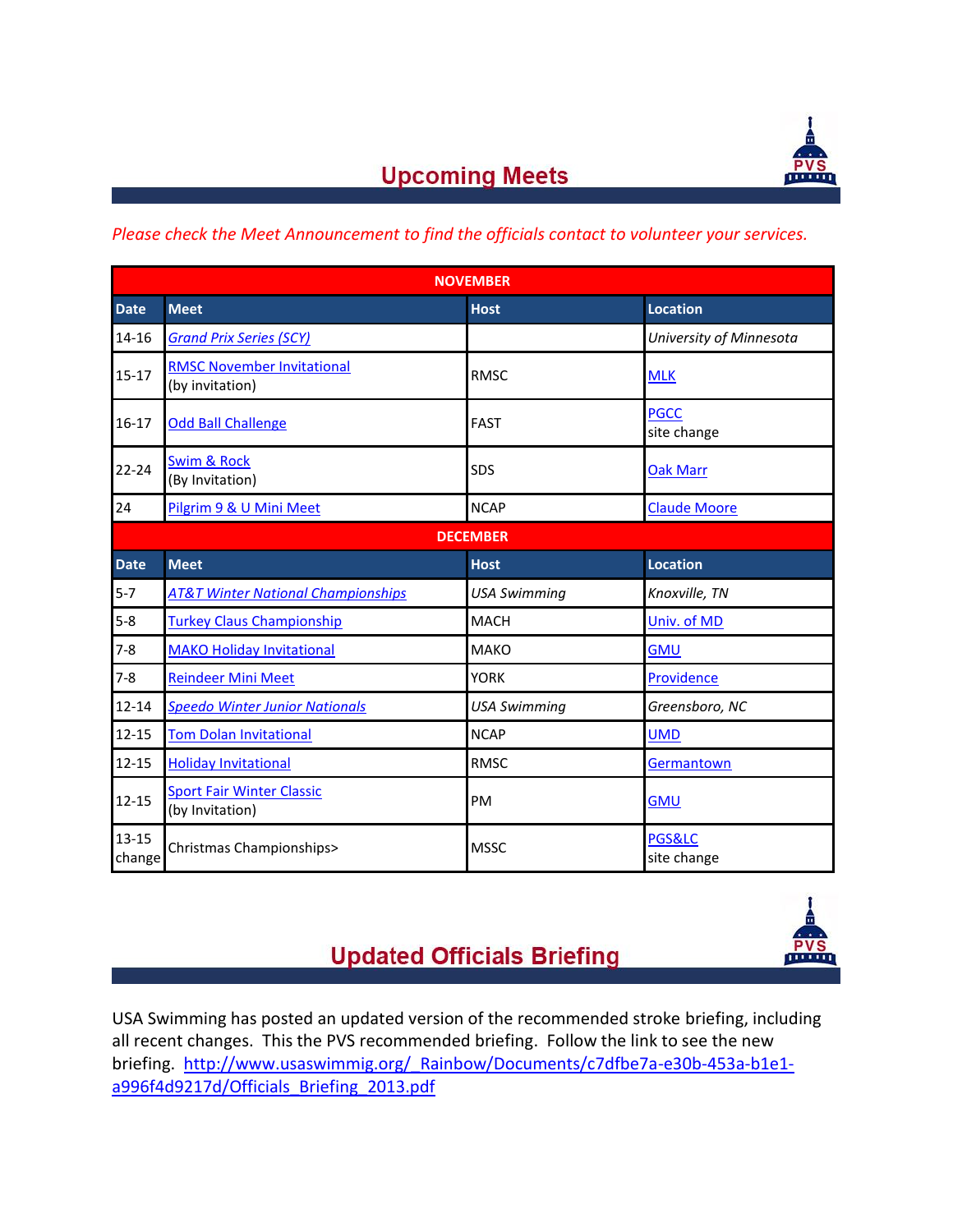

## **From the Eastern Zone**



### **Officiating at the Zone level.**

Serving as an official at the Zone level can be a great experience. You get the privilege of working with officials from other LSCs in our zone. You also get to work with Meet Referees and Evaluators from different parts of the country. Go to the [Eastern Zone Swimming](http://www.easternzoneswimming.org/) website and look under meets for the meet announcements for upcoming meets and apply to work at the Zone level, it will be a great experience.

## **UPCOMING CLINICS**

| <b>Upcoming Clinics</b>    |                                          |                    |                               |                           |  |  |  |
|----------------------------|------------------------------------------|--------------------|-------------------------------|---------------------------|--|--|--|
| <b>Date</b>                | <b>Clinic</b>                            | <b>Location</b>    | <b>Time</b>                   | Who's<br><b>Attending</b> |  |  |  |
| Saturday<br>November<br>23 | <b>Starter</b>                           | <b>Oak Marr</b>    | 2:30 - 4:30 PM                | list                      |  |  |  |
| Saturday<br>November<br>23 | <b>Stroke and Turn</b>                   | <b>Oak Marr</b>    | 4:30 - 7:00 PM                | <u>list</u>               |  |  |  |
| Saturday<br>January 4      | <b>Chief Judge</b>                       | Overlee            | 8:00 - 10:00 AM               | <u>list</u>               |  |  |  |
| Saturday<br>January 4      | <b>Referee</b>                           | <b>Overlee</b>     | 10:30 AM - 12:30<br><b>PM</b> | <u>list</u>               |  |  |  |
| Saturday<br>January 4      | <b>Administrative</b><br><b>Official</b> | Overlee            | $1:00 - 3:00$ PM              | <u>list</u>               |  |  |  |
| Wednesday<br>January 8     | <b>Stroke &amp; Turn</b>                 | Georgetown<br>Prep | $6:30 - 9:00$ PM              | <u>list</u>               |  |  |  |